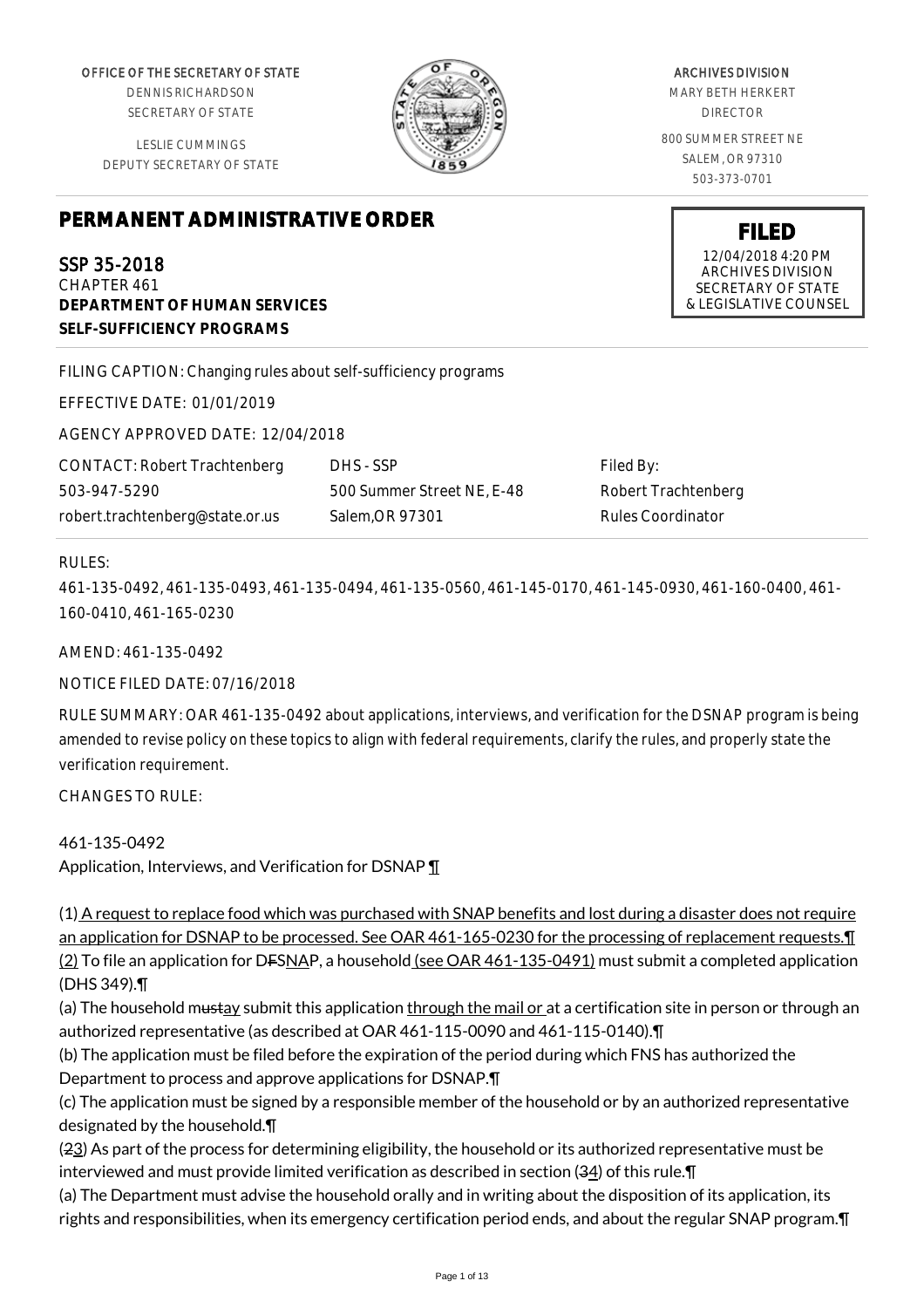(b) The Department must advise the household of the civil and criminal penalties for violations of the Food Stamp Act, and of the fact that the household may be subject to a post-disaster review. I

(c) The Department must inform each DSNAP-eligible household about the proper use of SNAP benefits.¶

(34) As part of the process for determining eligibility, the household or its authorized representative must provide verification for the following:¶

(a)  $\exists$  Yerification of the identity of the applicant; $\P$ 

(b) The loVerification of the residence of the applicant in the disaster area; [1]

(c) Thethat at the time of the disaster, the applicant's residence of the applicant in the disaster area at the time of the disasterr workplace was located in the disaster area; and \[

(dc) An estimate of total take-home pay, cash resources, and allowable disaster-related expenses. (see OAR 461-135-0493(2)).

Statutory/Other Authority: ORS 409.050, 411.816

Statutes/Other Implemented: ORS 411.81609.010, 411.816, 7 CFR 280.1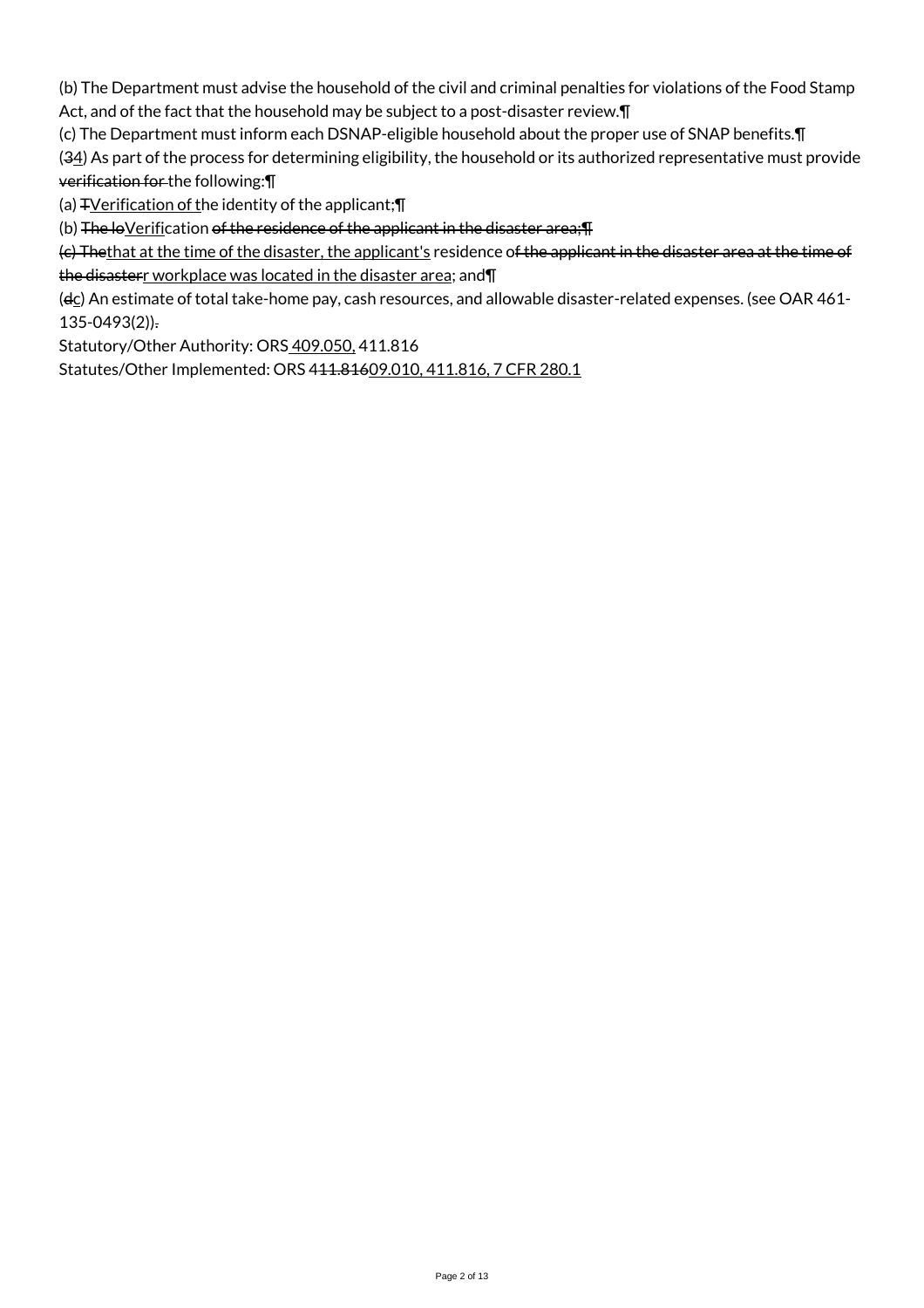#### AMEND: 461-135-0493

# NOTICE FILED DATE: 07/16/2018

RULE SUMMARY: OAR 461-135-0493 about eligibility and the benefit amount in the DSNAP program is being amended to clarify that food lost during a disaster is not considered a disaster loss if the Department issues a SNAP benefit replacement to cover the entire loss. This rule is also being amended to clarify what is considered take-home pay. These changes align with federal requirements.

CHANGES TO RULE:

# 461-135-0493 Eligibility and Benefit Amount for DSNAP ¶

(1) To be eligible for emergency SNAP assistance during a disaster, a household (see OAR 461-135-0491) must meet all the following criteria:¶

(a) At the time the disaster struck, the household must have resided or a member of the household must have worked within the geographical area authorized by Food and Nutrition Services (FNS) for disaster procedures. The household may be certified for emergency SNAP assistance even if at the time of application it is occupying temporary accommodations outside the disaster area. However, the representative of the household must be present at the disaster certification site to be certified for DSNAP assistance.¶

(b) The household must purchase food during the disaster period authorized by FNS. A household residing in a temporary shelter but not expected to remain in the shelter for the entire benefit period is eligible for DSNAP program benefits.¶

(c) The household must have experienced at least one of the following adverse effects due to the disaster:¶ (A) Loss or inaccessibility of income involving a reduction or termination of income or a significant delay in receipt of income. This effect could occur if the disaster has caused a place of employment to close or reduce its work days, if pay checks or other payments are lost or destroyed, or if there is a significant delay in the issuance of pay checks or other payments. This effect could also occur if the work location is inaccessible due to the disaster.¶ (B) Inaccessibility of liquid resources. The household is unable to reach its cash resources and is not expected to be able to access its liquid resources for most of the disaster benefit period authorized by FNS. This inaccessibility may occur because the financial institutions where the household has its resources are closed due to the disaster.¶

(C) Loss of food that is not eligible for a SNAP benefit replacement. **T** 

(D) Real property damage. Damage to or destruction of the home or self-employment business of the household.¶ (2) To be eligible for emergency SNAP assistance during a disaster, the take-home pay of the household for the disaster benefits period authorized by FNS, plus its cash resources (cash on hand and accessible funds in checking and savings accounts), less disaster-related expenses, must be less than or equal to the DSNAP income standard for the size of the household.¶

(a) For DSNAP, take-home pay includes all of the following to the extent accessible during the benefit period:¶ (A) The wages a household actually receives after taxes and other payroll withholdings are taken out.¶

(B) The assistance payment or other unearned income a household received.¶

(C) Self-employment income earned after taxes for personal income and social security as well as actual costs of producing the self-employment income are subtracted. Allowable costs of producing the self-employment income are described in OAR 461-145-0920, 461-145-0930, and 461-145-0931.¶

(b) For DSNAP, disaster-related expenses include expenses the household has paid or is expected to pay for one of the following expenses during the disaster benefit period authorized by FNS if full reimbursement is not expected during this disaster benefit period. If the household has received or reasonably anticipates receiving a reimbursement for part or all of the expense during the disaster benefit period, only the net expense to the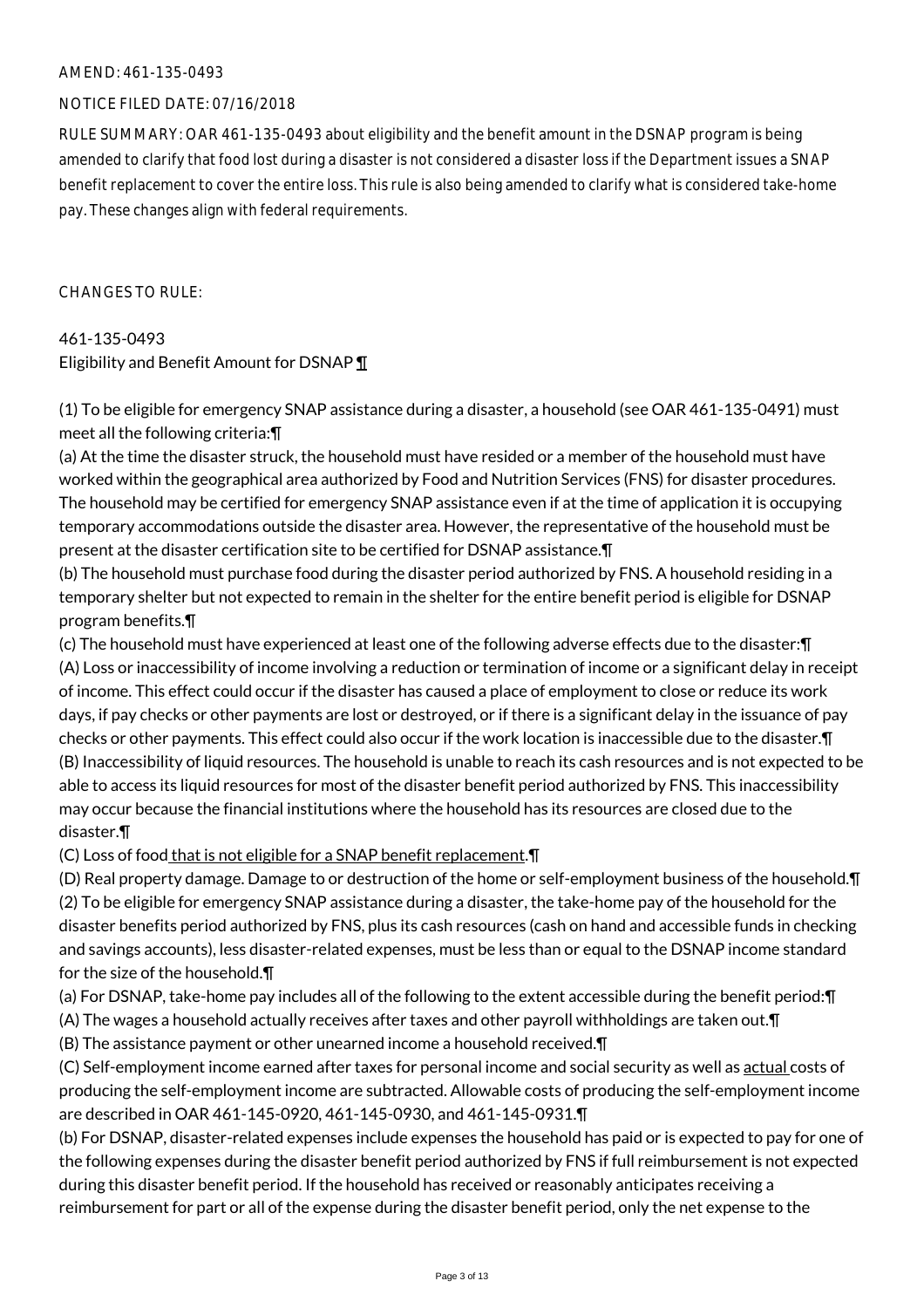household is deductible. An expense charged to a credit card is not an allowable expense if the credit card bill is paid after the disaster benefit period. No expenses are considered other than the following:¶

(A) Expenses to repair damages to the home or other property of the household essential to the employment or self-employment of a household member;¶

(B) Expenses for temporary shelter during evacuation or if the home of the household is not livable or if the household cannot reach its home;¶

(C) Expenses related to protecting property from disaster damage, including payment for the packing and storage of the items;¶

(D) Expenses to clean up the home or business following the disaster;¶

(E) Expenses related to replacing necessary personal and household items, such as clothing, appliances, tools, and educational materials;¶

(F) Medical expenses for disaster-related injury to a person who was a household member at the time of the disaster (including funeral and burial expenses in the event of death);¶

(G) Expenses to repair a vehicle damaged in the disaster;¶

(H) Pet boarding fees when a pet must be placed in boarding due to a disaster; and¶

(I) Dependent care expenses incurred during the disaster.¶

(3) If the disaster benefit period is one month:¶

(a) Income over that full month period and all accessible resources are counted;¶

(b) Disaster-related expenses (described in subsection (2)(b) of this rule) paid, or expected to be paid over that full month period, are deducted; and¶

(c) The maximum income limit is for a one-month period.¶

(4) If the disaster benefit period is for one-half month:¶

(a) Income over the half-month period and all accessible resources are counted;¶

(b) Disaster-related expenses (described in subsection (2)(b) of this rule) paid, or expected to be paid over this

period, are deducted; and¶

(c) The disaster eligibility limit is one-half of the monthly SNAP maximum limit.¶

(5) The full amount of accessible cash resources must be counted, regardless of the length of the disaster benefit period.¶

(6) No DSNAP program benefits are authorized after the expiration of the period for which the Department is authorized by FNS to process and approve applications for this emergency SNAP assistance.¶

(7) A household determined eligible must receive benefits no later than three days after the date of application. If the third day falls on a weekend or holiday, benefits must be issued on either:¶

(a) The second day; or¶

(b) The first day if the second day is also a weekend or holiday.

Statutory/Other Authority: ORS 409.050, 411.816

Statutes/Other Implemented: ORS 411.81609.010, 411.816, 7 CFR 280.1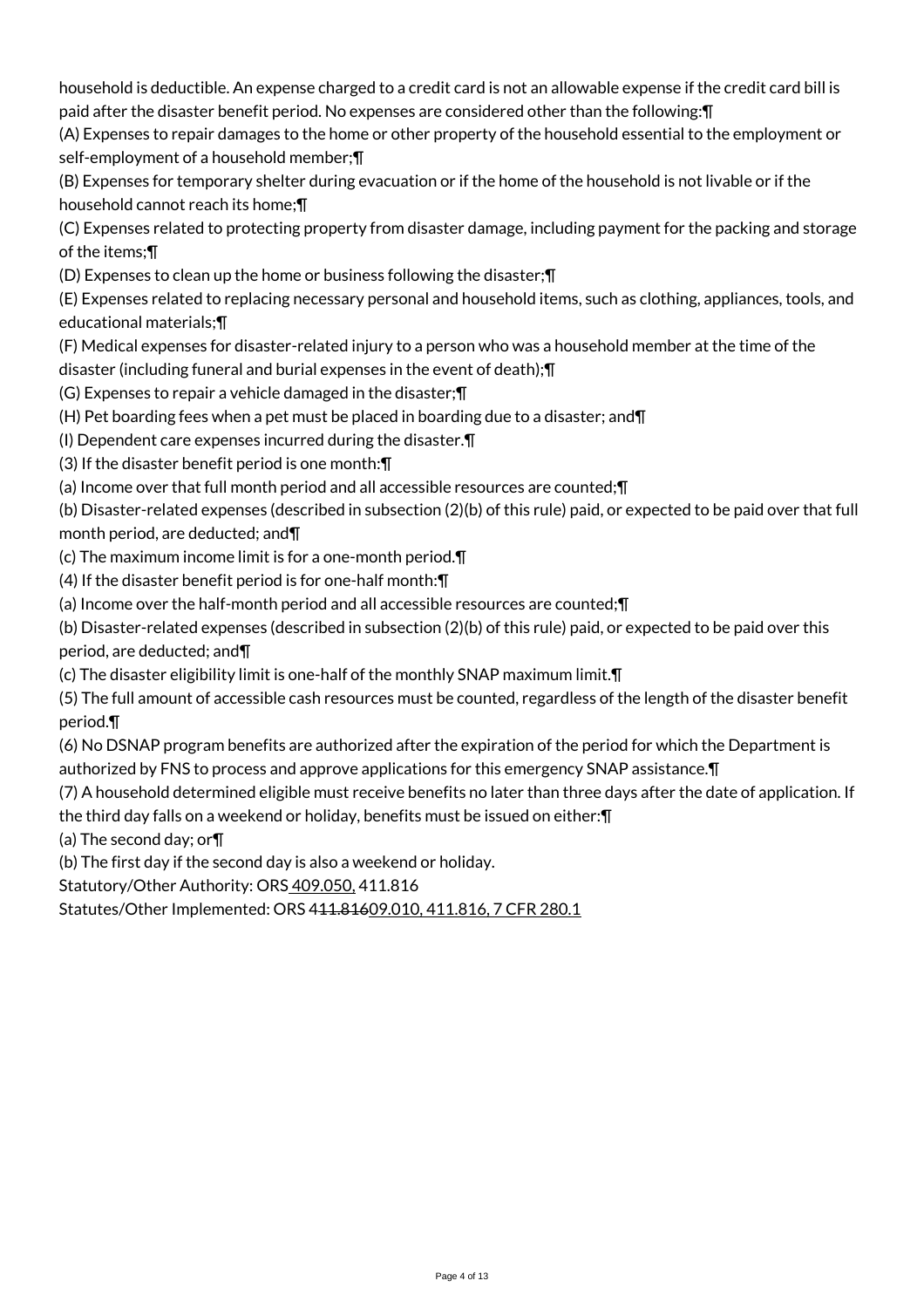# AMEND: 461-135-0494

# NOTICE FILED DATE: 07/16/2018

RULE SUMMARY: OAR 461-135-0494 about the treatment in the DSNAP program of households already certified and receiving SNAP benefits is being amended to clarify that SNAP households may be eligible to receive both a replacement of SNAP benefits to replace lost food and a DSNAP allotment.

CHANGES TO RULE:

#### 461-135-0494

DSNAP Treatment of Households Already Certified and Receiving SNAP Benefits ¶

(1) Households certified for SNAP benefits may also be eligible for emergency food stampprior to the disaster may be eligible for supplemental emergency SNAP assistance from the DSNAP program according to OAR 461-135-0491 to 461-135-0497.¶

(2) When food purchased with SNAP benefits is damaged by a disaster, the value of the damaged food is replaced using OAR 461-165-0230. The replaced SNAP benefits are not included in theHouseholds certified for SNAP benefits prior to the disaster may also receive a SNAP replacement of the value of food purchased with SNAP lost in the disaster (see OAR 461-165-0230).¶

(a) A SNAP replacement for the value of food lost in a disaster is not a DSNAP benefit.¶

(b) The value of lost food replaced with a SNAP benefit replacement is not considered a loss of food under OAR 461-135-0493.¶

(3) The SNAP disaster benefits are calculated using the maximum disaster benefits for the benefit group (see OAR 461-110-0750) minus the regular food stampSNAP allotment for the benefit period.

Statutory/Other Authority: ORS 409.050, 411.816

Statutes/Other Implemented: ORS 411.81609.010, 411.816, 7 CFR 280.1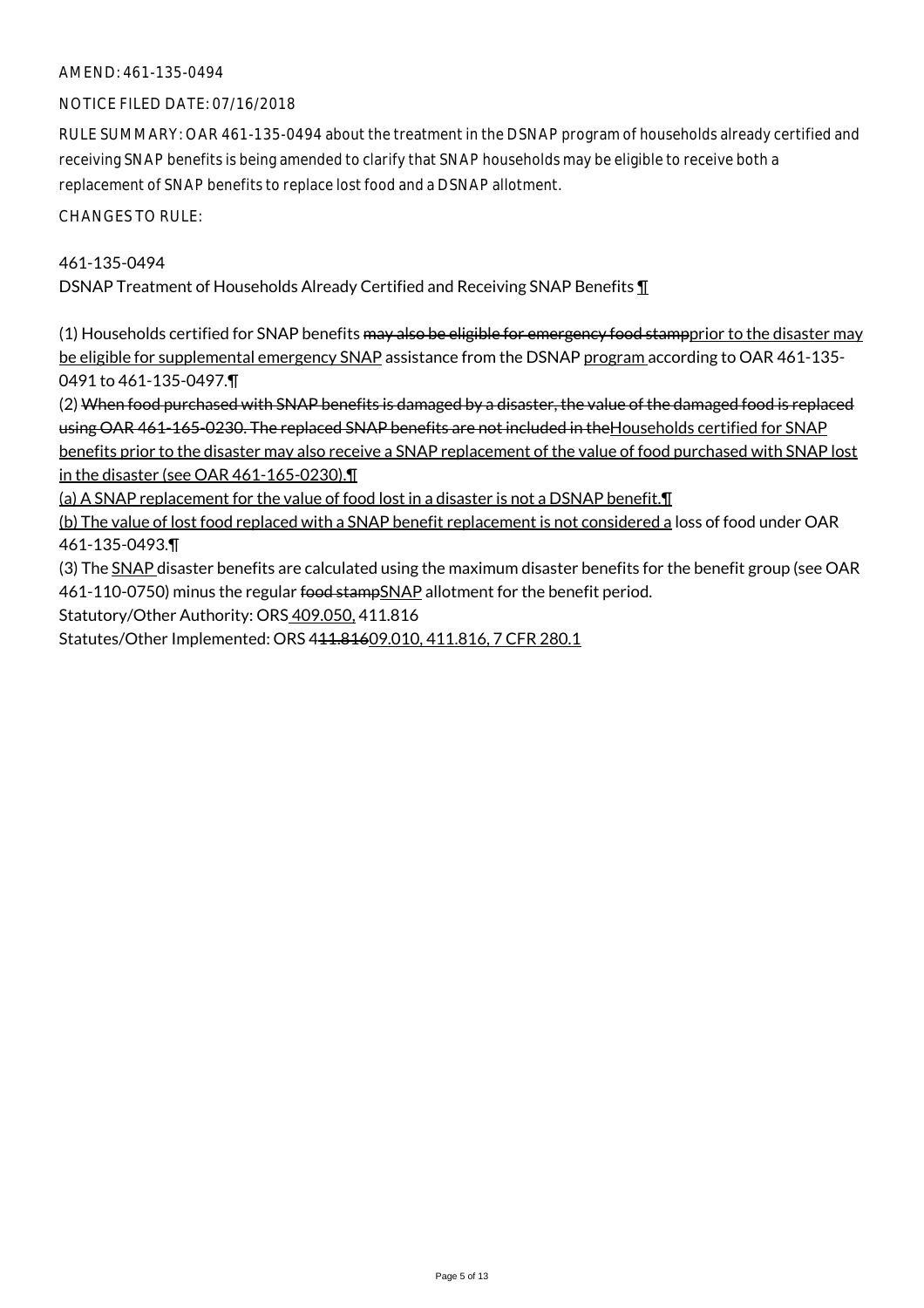# AMEND: 461-135-0560

# NOTICE FILED DATE: 07/16/2018

RULE SUMMARY: OAR 461-135-0560 about program ineligibility for fleeing felons and violators of parole, probation, and post-prison supervision is being amended to revise the policy on this topic for the SNAP program, setting out a more detailed protocol consistent with federal guidance.

#### $CHANGFS TO RIIF$

#### 461-135-0560

Fleeing Felon and Violators of Parole, Probation, and Post-Prison Supervision; REF, REFM, SNAP, and TANF 1

(1) An individual is ineligible for the REF, REFM, SNAP, and TANF programs if the individual is a fleeing felon or in violation of parole, probation, or post-prison supervision.¶

 $(2)$  A fleeing felon is a personn individual who knowingly flees to avoid either of the following:  $\P$ 

(a) Prosecution or custody for a crime or attempt to commit a crime that is classified as a felony.¶

(b) Confinement following conviction of a felony.¶

(3) For purposes of this rule, the crime must be considered a felony under the laws of the place from which the person is fleeing or, in the case of New Jersey, a high misdemeanor under the law of New Jersey.¶ (4) In the REF, REFM, and TANF programs:¶

 $(a)$  An individual is in violation of parole, probation, or post-prison supervision if the Department receives a report of this violation from a local, state, or federal corrections agency or court responsible for supervision of the individual. The violation continues until the Department receives a report from the corrections agency or court that the individual is no longer in violation.¶

 $(5b)$  If there is a pending arrest warrant for an individual for a felony, a high misdemeanor under the law of New Jersey, or a violation of parole, probation, or post-prison supervision, the individual is ineligible under this rule if the individual is aware of the arrest warrant and has not provided the Department with evidence on request that the individual made a substantial effort within his or her ability to resolve the warrant.¶

(5) In the SNAP program:¶

(a) An individual is in violation of parole, probation, or post-prison supervision if the Department verifies the violation from a local, state, or federal corrections agency or court responsible for supervision of the individual. The violation continues until the Department receives a report from the corrections agency or court that the individual is no longer in violation.¶

(b) If there is a pending arrest warrant for an individual for a felony, a high misdemeanor under the law of New Jersey, or a violation of parole, probation, or post-prison supervision, the individual is ineligible under this rule if a law enforcement officer acting in their official capacity presents a warrant conforming to one of the following National Crime Information Center Uniform Offense Classification (NCIC) Codes and is actively seeking the individual:¶

(A) Escape (4901);¶

(B) Flight to Avoid (prosecution, confinement, etc.) (4902); or¶

(C) Flight-Escape (4999).¶

(c) If an individual self discloses an outstanding felony warrant or a violation of parole, probation, or post-prison supervision, the following must be verified with law enforcement issuing the felony warrant:¶

(A) There is an outstanding felony warrant for the individual by a federal, state, or local law enforcement agency, and the underlying cause for the warrant is for committing or attempting to commit a crime that is a felony under the law of the place from which the individual is fleeing or a high misdemeanor under the law of New Jersey;¶

(B) The individual is aware of, or should reasonably have been able to expect that, the felony warrant has already or would have been issued;¶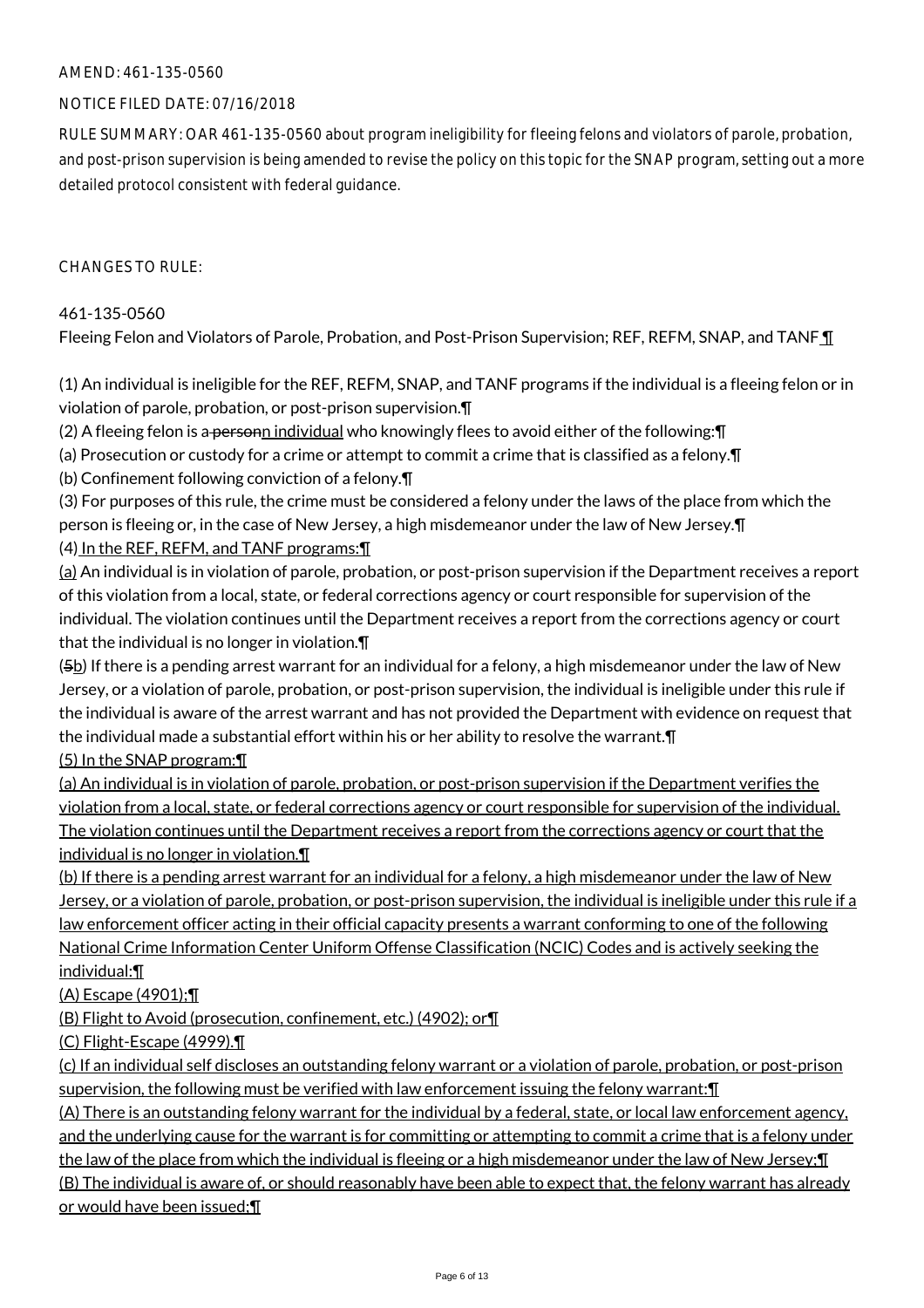(C) The individual has taken some action to avoid being arrested or jailed; and¶

(D) The federal, state, or local law enforcement agency is actively seeking the individual.¶

(6) An individual is no longer considered a fleeing felon if the arrest warrant is no longer pending or the individual provides the Department with evidence that the individual made a substantial effort within his or her ability to resolve the warrant.

Statutory/Other Authority: ORS 409.050, 411.060, 411.816, 412.049

Statutes/Other Implemented: ORS 409.010, 411.060, 411.816, 412.049, 7 CFR 272.1, 7 CFR 273.11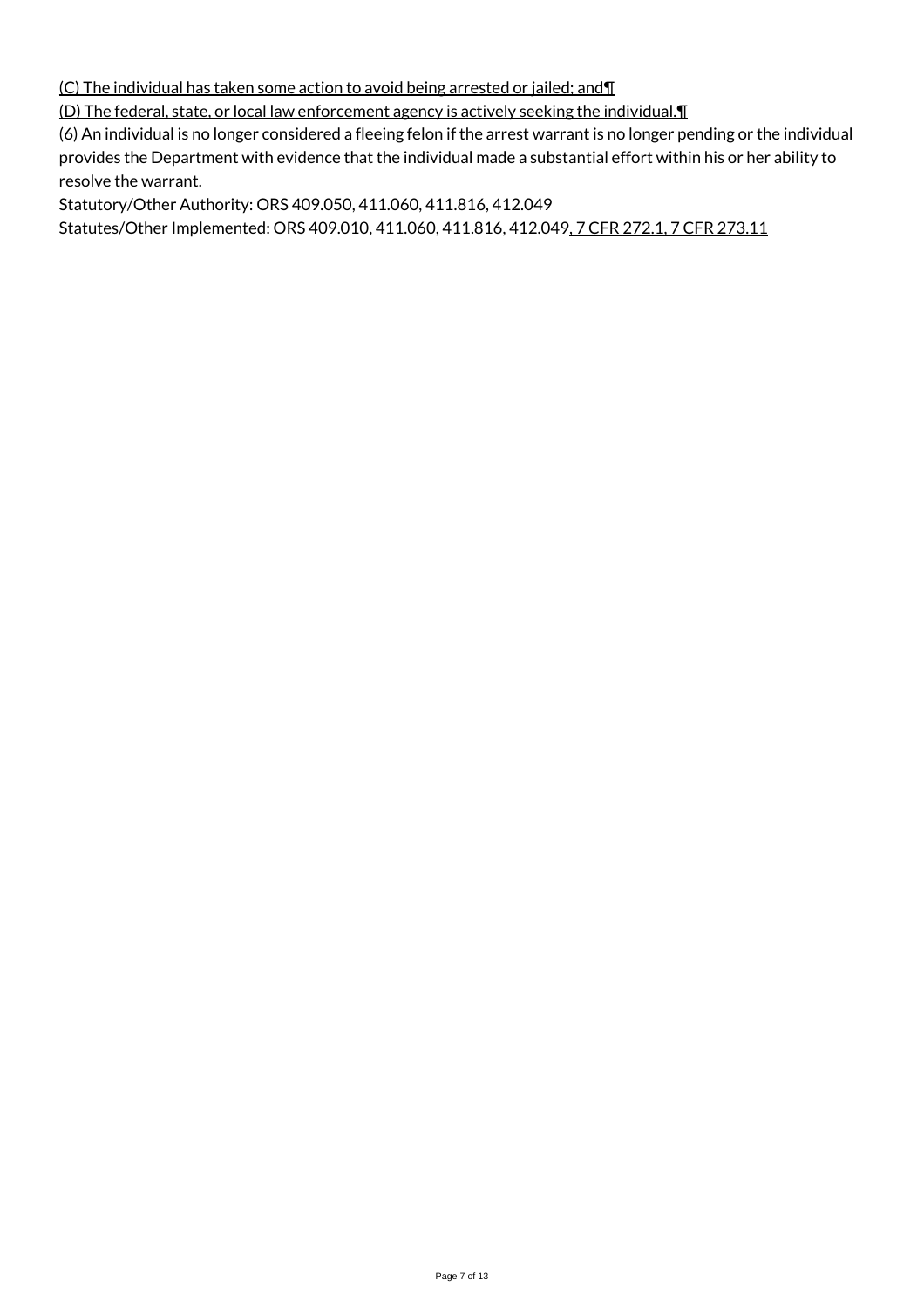# AMEND: 461-145-0170

#### NOTICE FILED DATE: 07/16/2018

RULE SUMMARY: OAR 461-145-0170 about the treatment of energy assistance payments when determining eligibility is being amended to indicate that any energy assistance payment is excluded in the SNAP program, aligning the rule with federal requirements.

CHANGES TO RULE:

461-145-0170 Energy Assistance Payments ¶

(1) In the SNAP program, energy assistance payments issued through the TANF program are considered unearned income.¶

(2) All energy assistance payments or allowances made under any federal, state, or local law not covered under section (1) - including one-time payments for weatherization, emergency repair, or replacement of heating or cooling devices - are excludedare excluded as income and as a resource.

Statutory/Other Authority: ORS 41<del>1.06</del>2.014, 412.049, 413.085, 414.685, ORS 329A.500, 409.050, 411.816060, 412.0491.404, 411.816

Statutes/Other Implemented: ORS 411.060, 411.816, 412.0492.014, 412.049, 7 CFR 273.9, ORS 329A.500, 409.010, 411.060, 411.404, 411.816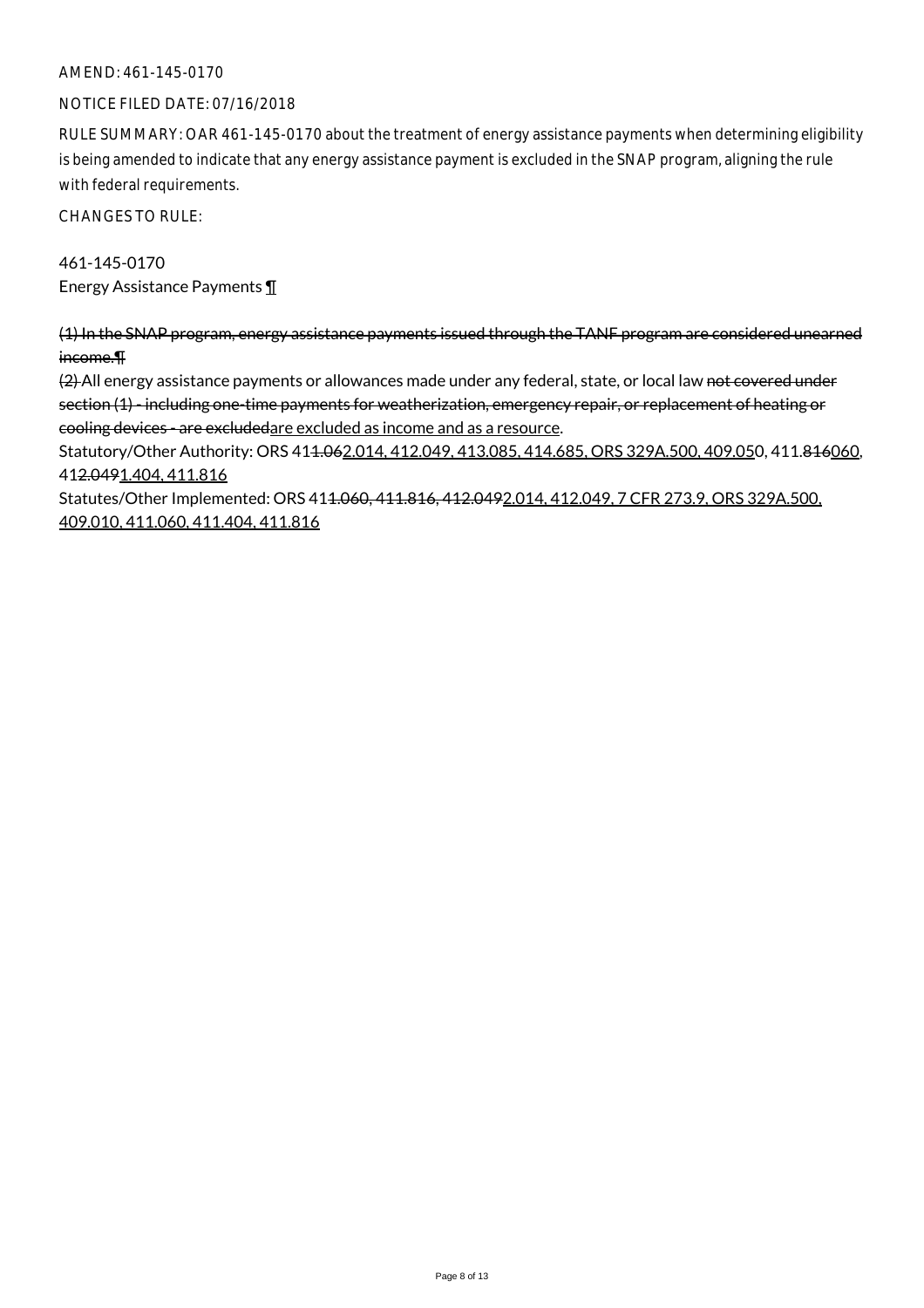# AMEND: 461-145-0930

#### NOTICE FILED DATE: 07/16/2018

RULE SUMMARY: OAR 461-145-0930 about the determination of countable income from self-employment is being amended to include allowed deductions from self-employment income for DSNAP applicants, aligning the rule with federal requirements.

CHANGES TO RULE:

#### 461-145-0930

Self-Employment; Determination of Countable Income ¶

This rule explains how different programs exclude and deduct costs from self-employment gross sales and receipts.¶

(1) The Department initially determines gross sales and receipts, including mileage reimbursements, minus any returns and allowances (before excluding or deducting any costs).¶

(2) In the ERDC program, if an individual claims an excludable cost permitted under OAR 461-145-0920, at least 50 percent of gross self-employment income is excluded. The maximum exclusion is the total excludable cost under OAR 461-145-0920.¶

(3) In the OSIP, OSIPM, and QMB programs, all costs permitted under OAR 461-145-0920 are excluded.¶ (4) In the REF and REFM programs, no costs are subtracted (excluded).¶

(5) In the SNAP program, if there are any costs permitted under OAR 461-145-0920, there is a deduction of 50 percent of gross self-employment income.¶

(6) In the DSNAP program, the Department allows all actual costs permitted under OAR 461-145-0920.¶ (7) In the TANF program:¶

(a) For an individual participating in the microenterprise (see OAR 461-001-0000) component of the JOBS program, costs are excluded according to OAR 461-145-0920 and general accounting principles, as applied by a certified public accountant, bookkeeping firm, or other entity approved by the Department.¶ (b) For all other individuals, no costs are subtracted (excluded).

Statutory/Other Authority: ORS 414.685, ORS 414.826, ORS 329A.500, 409.050, 411.060, 411.083, 411.404, 411.706, 411.816, 412.006, 412.0049, 4123.049, 414.82685

Statutes/Other Implemented: ORS 409.0514.826, 7 CFR 280.1, ORS 329A.500, 409.010, 411.060, 411.083, 411.404, 411.706, 411.816, 412.006, 412.009, 412.049, 414.826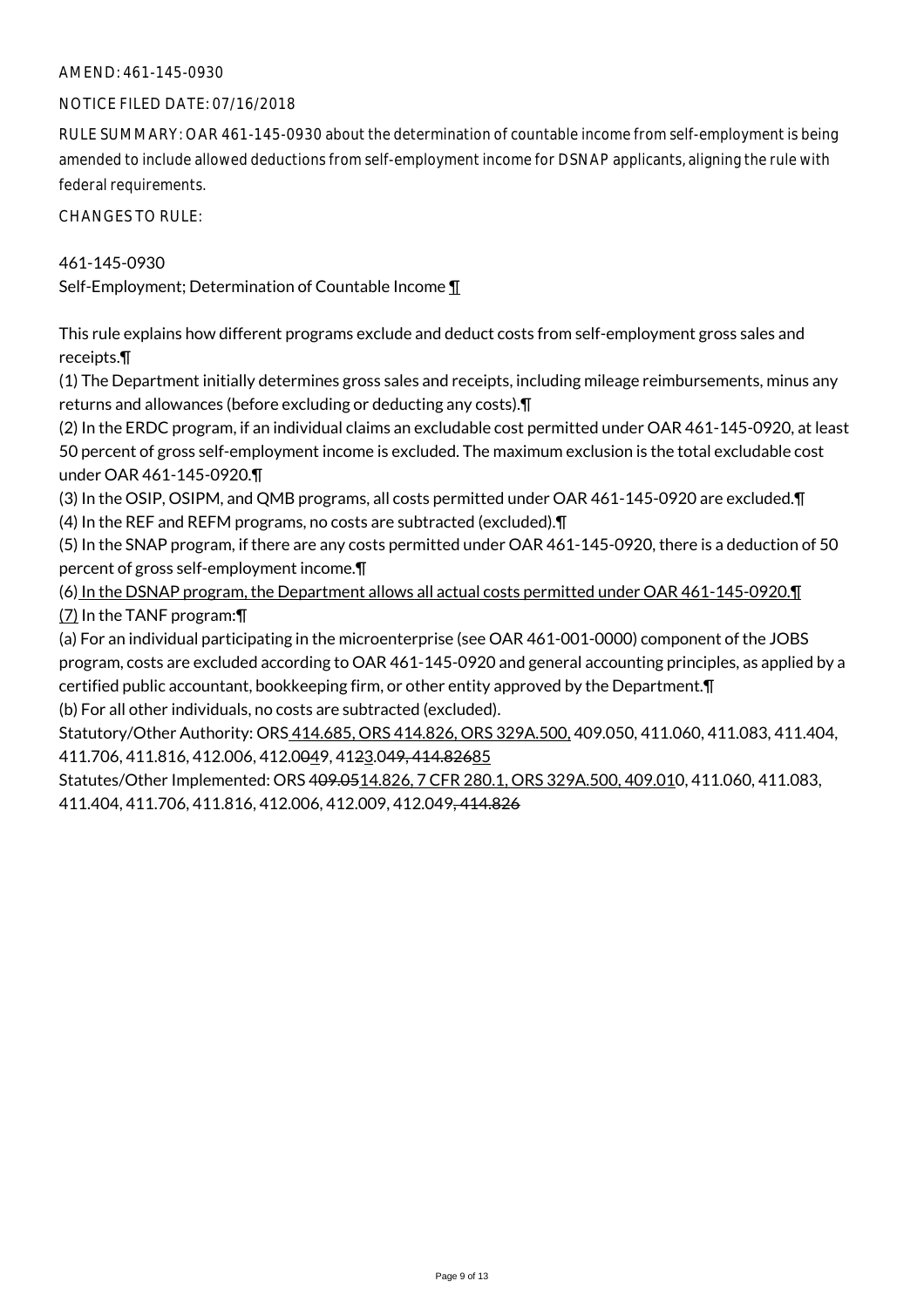# AMEND: 461-160-0400

# NOTICE FILED DATE: 07/16/2018

RULE SUMMARY: OAR 461-160-0400 about the use of income to determine eligibility and benefits in the SNAP program is being amended to indicate that the benefit amount is based on the adjusted income and the payment standard of an eligible benefit group (rather than need group). This amendment aligns the rule with current practices. CHANGES TO RULE:

#### 461-160-0400

Use of Income to Determine Eligibility and Benefits; SNAP 1

In the SNAP program, the countable income (see OAR 461-140-0010) and adjusted income (see OAR 461-001- 0000) of the financial group (see  $\underline{OAR}$  461-110-0530) are used to determine eligibility for SNAP benefits and the benefit level in three steps:¶

(1) Step one: The countable income of the financial group is compared to the need group's countable income limit in OAR 461-155-0190. If the income equals or exceeds the limit, the need group (see OAR 461-110-0630) is ineligible for SNAP benefits. A financial group that is categorically eligible (see OAR 461-135-0505) for SNAP benefits or that includes a client who is elderly (see OAR 461-001-0015) or has a disability (see OAR 461-001-0015) need not pass this step.¶

(2) Step two: If the need group is not ineligible under step one, the adjusted income of the financial group is compared to the need group's adjusted income limit (see OAR 461-155--0190). If the income equals or exceeds the limit, the filing group -- except one that is categorically eligible for SNAP benefits -- is ineligible for SNAP benefits. If the adjusted income is less than the limit, the need group meets the income standard for the SNAP program.¶

(3) Step three: The benefit level for an eligible need groupbenefit group (see OAR 461-110-0750) is determined as follows --- adjusted income is multiplied by 30 percent, and the product is rounded to the next higher dollar. The result is subtracted from the needbenefit group's payment standard (see OAR 461-155-0190). The remainder is the benefit amount.

Statutory/Other Authority: ORS 409.050, 411.816

Statutes/Other Implemented: ORS 411.81609.010, 411.816, 7 CFR 273.1, 7 CFR 273.10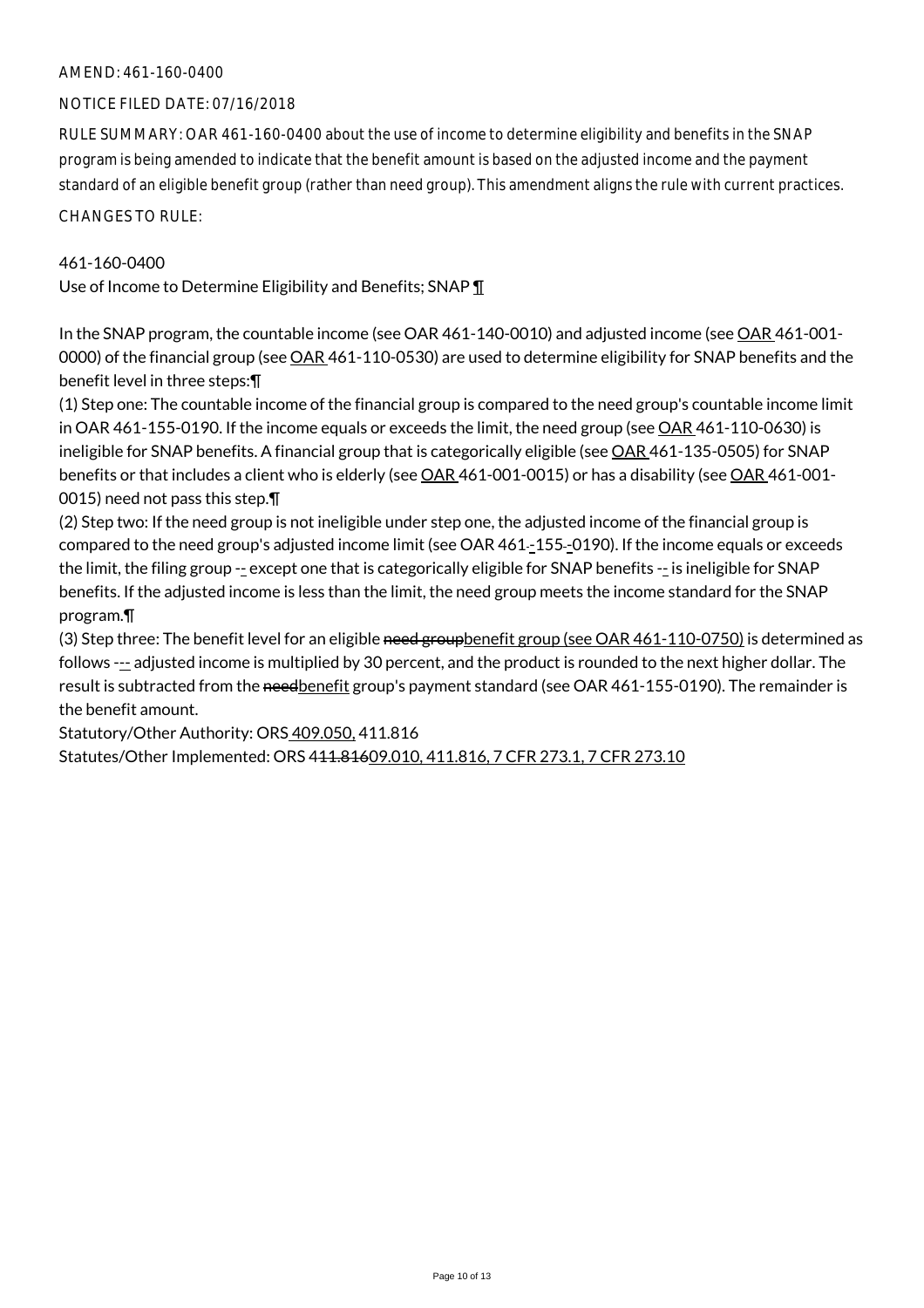# AMEND: 461-160-0410

#### NOTICE FILED DATE: 07/16/2018

RULE SUMMARY: OAR 461-160-0410 about income and income deductions in the SNAP programs when there are ineligible or disqualified group members is being amended to pro-rate income and deductions for ineligible non-citizens. This change is intended to simplify the eligibility determination process, reducing errors and confusion.

#### CHANGES TO RULE:

#### 461-160-0410

Use of Income and Income Deductions When There Are Ineligible or Disqualified Group Members; SNAP ¶

When a member of the filing group (see OAR 461-110-0310 and 461-110-0370) is not in the need group (see OAR 461-110-0630), benefits in the SNAP program are calculated as follows:¶

(1) If the member is a qualified non-citizen (see OAR 461-120-0125) who The process does not meet the alien status requirements, the following procedure is used:¶

(a) Benefits are calculated as if the qualified non-citizen is eligible. Benefits are then calculated as if the qualified non-citizen is not a member of the filing group. Any income received by another member of the filing group from the qualified non-citizen is counted as income of the filing group. No expenses paid by the qualified non-citizen are deducted from gross income.¶

(b) The household's benefits are the lesser of the amounts calculated in subsection (a) of this section.¶

(2) The process described in sections (3) and (4) of this rule is used if the member is:¶

(a) A non-citizen but not a qualified non-citizencribed in sections (2) and (3) of this rule is used if the member is any of the following:¶

(a) A non-citizen but not a qualified non-citizen (see OAR 461-120-0125);¶

(b) A qualified non-citizen who does not meet the alien status requirements;¶

(bc) Disqualified for failing to obtain or provide a Social Security Number;¶

(cd) Unwilling to disclose alien status; or¶

(de) An ABAWD (see OAR 461-135-0520) who is ineligible because of the SNAP time limit in OAR 461-135- 0520.¶

(32) If the member is in a group described in section (21) of this rule:¶

(a) The member's countable (see OAR 461-001-0000) income is prorated among the members in the filing group.¶

(b) The pro rata share of each individual not in the benefit group (see OAR 461-110-0750) is excluded.¶

(c) The rest of the prorated income is countable income for the filing group.¶

(43) An ineligible or disqualified member covered by section (21) of this rule is entitled to all income deductions for which the member qualifies. When paid by the member, or billed to the member and unpaid, deductions for shelter, child support, medical costs, and dependent care are calculated as follows:¶

(a) The deductions, except deductions for the utility standard, are prorated among the members of the filing group.¶

(b) The prorated share of the members of the benefit group is deducted.¶

(c) The deduction for the utility standard is made in accordance with OAR 461-160-0420.¶

(54) The countable income of the following financial group (see OAR 461-110-0530) members, subject to allowable deductions, is used to determine benefits:¶

(a) A client disqualified for failure to comply with the requirements of the OFSET program or because of an intentional program violation.¶

(b) A client:¶

(A) Fleeing to avoid prosecution, or custody or confinement after conviction, under the law of the place from which the client is fleeing, for a crime, or attempt to commit a crime, that is a felony under the law of the place from which the client is fleeing or that, in the case of New Jersey, is a high misdemeanor under the law of New Jersey; or¶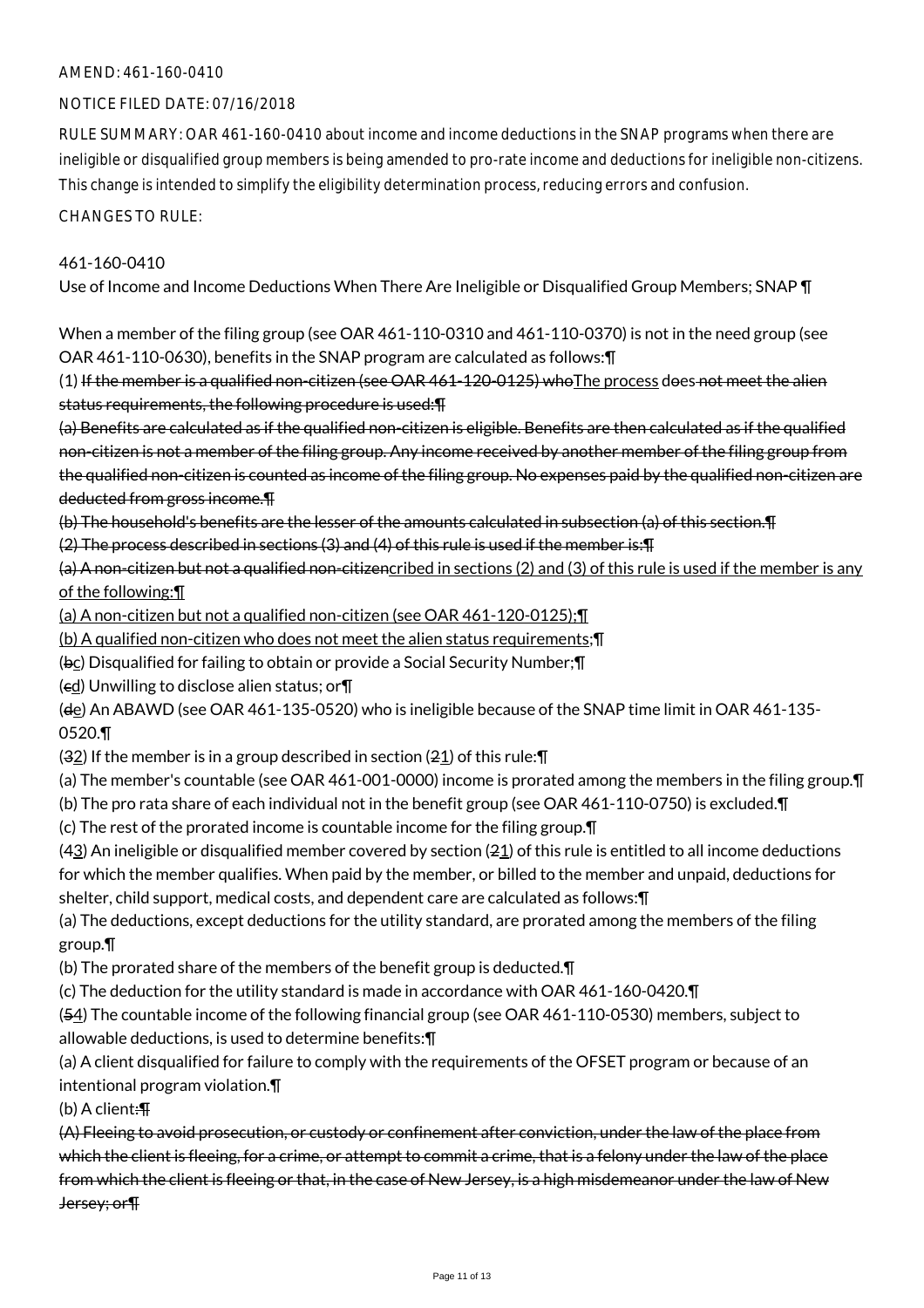(B) Violating a condition of probation or parole imposed under a federal or state law determined ineligible for SNAP in accordance with OAR 461-135-0560.

Statutory/Other Authority: ORS 409.050, 411.060, 411.070, 411.816 Statutes/Other Implemented: ORS 409.010, 409.050, 411.060, 411.070, 411.816, 411.837, 7 CFR 273.11